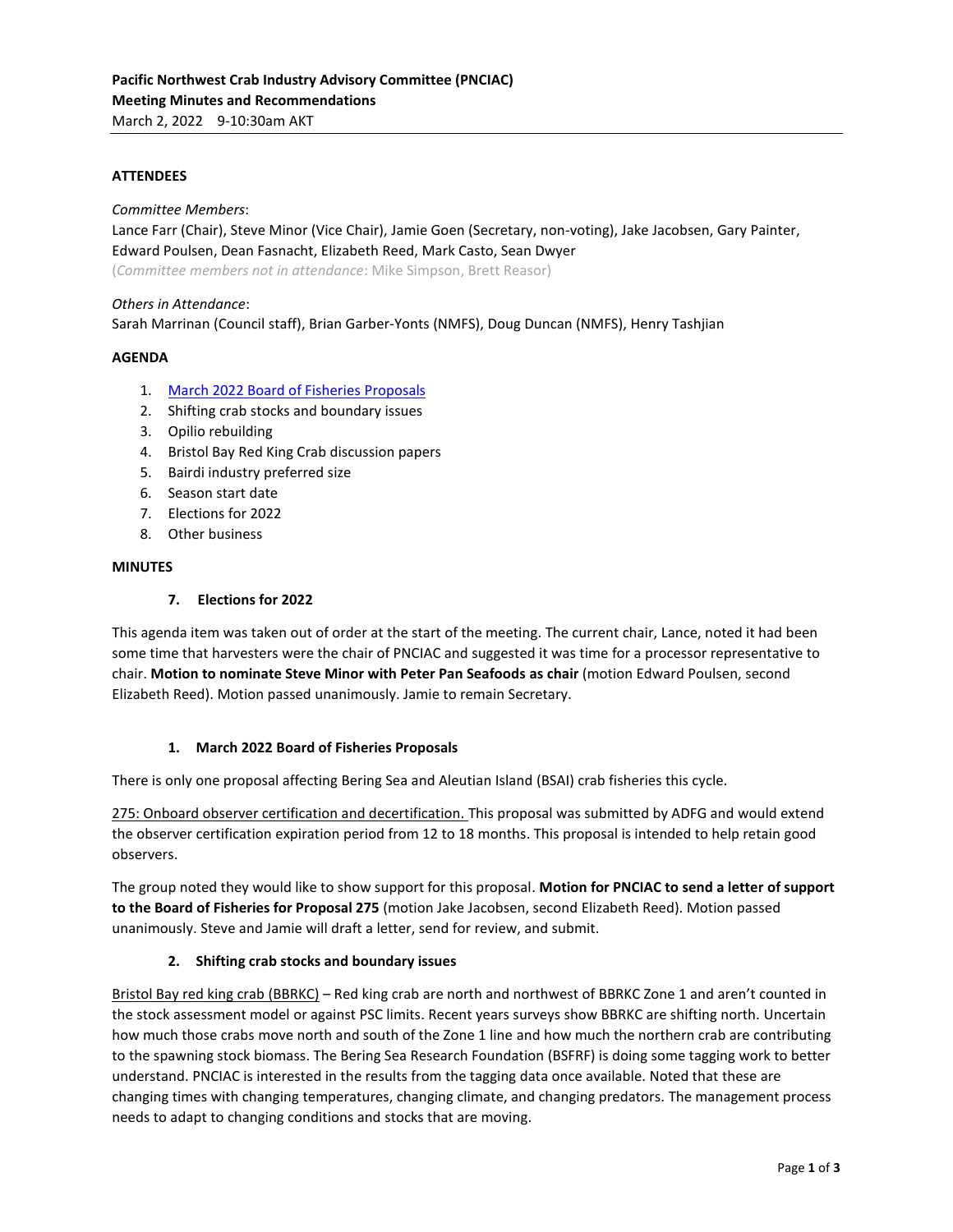Noted that ADFG has commented in the past that given the conservation concern of the stock, this is not the time to shift the boundary.

As a starting point for addressing BBRKC boundary issues, **PNCIAC plans to review the analysis for the April North Pacific Fishery Management Council (Council) meeting under the BBRKC discussion paper agenda item and provide a letter of comment.** Using information from the analysis, PNCIAC will determine if there is information to recommend a new boundary line to be considered. Because the BSAI crab fishery management plan (FMP) is under federal authority, PNCIAC plans to start through the Council process to address boundary issues and then ask for state coordination, as needed. PNCIAC will coordinate a comment letter via email.

Closed areas around the Pribilof Islands - There are slightly different closed area boundaries around the Pribilofs for groundfish versus crab fisheries. For crab, the "homeplate" closed area is defined by ADFG to protect blue king crab and can change annually based on survey information. For groundfish, the Pribilof Island Habitat Conservation Zone (PIHCZ) is defined in federal regulation. Both closed areas are to protect crab and crab habitat and should be consistent. PNCIAC noted it is weird when crabbers are outside of homeplate and a trawler is 8 miles inside. Comment that removing cod, a predator, from inside the closed areas is beneficial to crab but trawling in there is not great for crab or the habitat. Noted that most of cod trawl is happening elsewhere but other trawlers are inside homeplate on the eastern side, across the top, and the SW corner. **PNCIAC plans to ask for consistency in the closed area around the Pribilofs to protect crab and crab habitat with the larger of the two areas used to set the boundary.**

Bering Sea snow crab (BSS) – The NMFS survey include information for snow crab from both the Eastern Bering Sea (EBS) and Northern Bering Sea (NBS). However, to date, only the EBS data is used for the stock assessment. Both EBS/NBS are thought to be one contiguous stock, recognizing that crab to the north tend to be smaller. PNCIAC noted that BSAI crab quota extends into the NBS to the southern boundary of the Arctic FMP but need to assess where the state registration boundaries are for snow crab. Although crab fisheries are traditionally in the EBS, with stocks moving north and temperatures warming, that may change.

Prohibited species catch (PSC or bycatch) caught outside of the defined boundary of C. Opilio Crab Bycatch Limitation Zone (COBLZ) does not count toward PSC limits. PNCIAC members noted that bycatch throughout the stocks range should count towards PSC limits, both inside and outside of COBLZ. If a limit is reached and action needs to be taken, it makes sense that just COBLZ would be closed as the recent Council analysis on crab PSC limits showed most of the BSS stock and bycatch is within COBLZ. By doing it this way, trawl fisheries would still have a place to fish even if a PSC limit is reached while minimizing impacts on crab.

**PNCIAC noted that the survey should include deeper waters close to Russia line where BSS was found in recent seasons. NBS needs to be incorporated into stock assessments and NMFS should continue annual NBS surveys. Bycatch throughout a stock's range should count toward that sector's PSC limits.** 

# **3. Opilio rebuilding**

The Council received an update on opilio rebuilding at their February meeting and delayed selecting a range of alternatives until their June meeting. This was because the stock assessment needed more work before being used to select rebuilding timelines. The stock assessment is transitioning from a status quo model to GMACs which will be reviewed at the May Crab Plan Team meeting and used for developing rebuilding alternatives at the June Council meeting. The Council will have an initial review of the rebuilding plan at their October meeting. The Council and NMFS have two years from when the stock was declared overfished (Oct 2021) to implement a rebuilding plan.

**PNCIAC plans to meet again in late May and before June Council meeting to discuss further.**

## **4. Bristol Bay Red King Crab discussion papers**

The Council will review the BBRKC discussion paper at their April meeting. The discussion paper will include the boundary issues discussed previously at this PNCIAC meeting, among other topics. **PNCIAC will work over email to review the discussion paper once available and to develop a comment letter to the Council, if desired.**